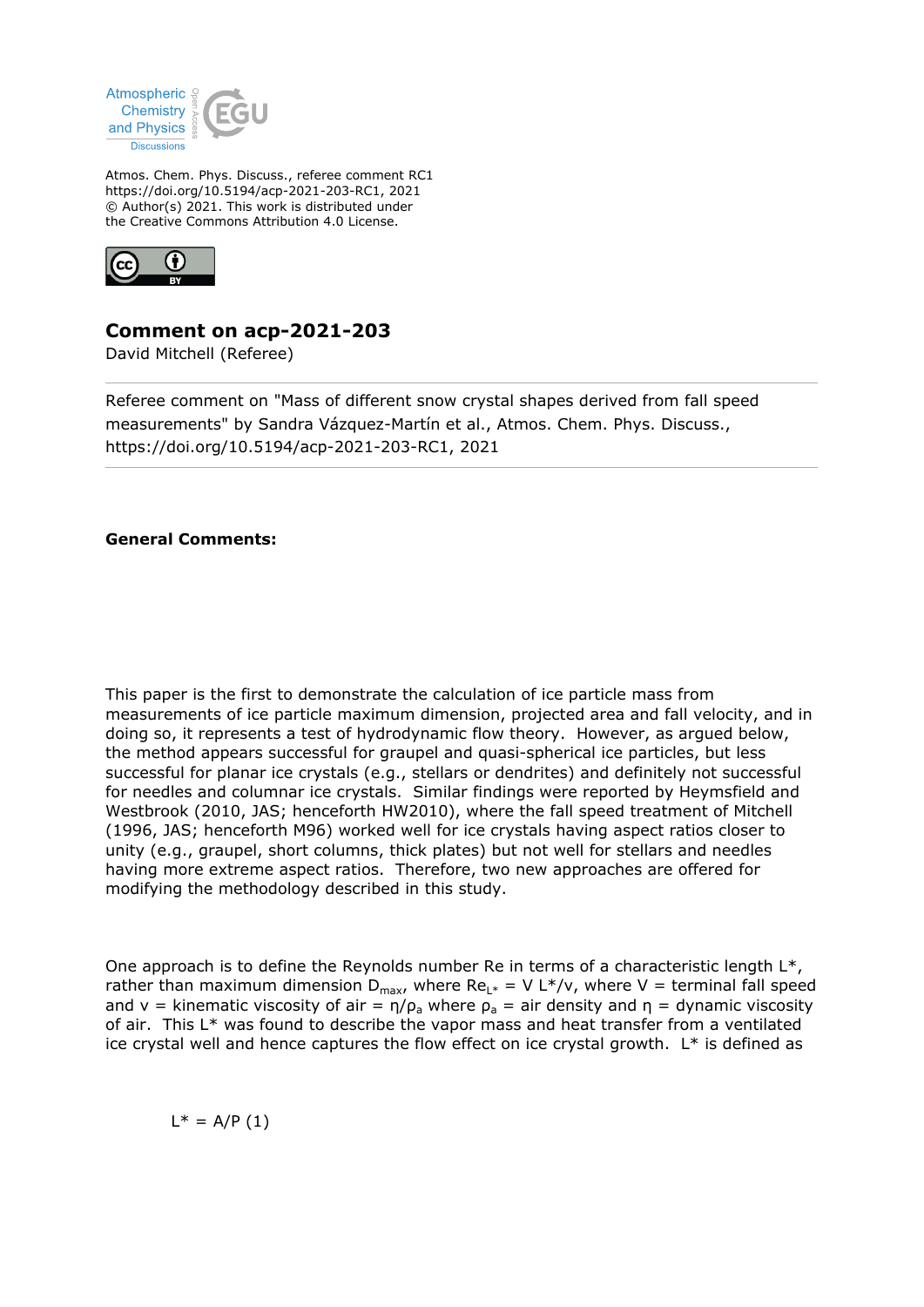where  $A =$  total surface area of an ice particle and  $P =$  ice particle perimeter projected to the flow. See Pruppacher and Klett (1997), *Microphysics of Clouds and Precipitation*, Kluwer Academic Publishers, p. 552, for more details.

 Fortunately, Jayaweera (1971, JAS) has formulas describing L\* for planar and columnar ice crystals. For planar ice crystals,  $L^* = (d/2) (1 + 2e)$  and

 $Re_{L^*} = 0.5(1 + 2e)$  Re<sub>d</sub>

(2)

where subscript d on Reynolds number Re indicates that Re is evaluated using the diameter d of a circle having the same area as the basal face of the ice crystal. For hexagonal plates,  $d = 0.910$  D, where  $D =$  maximum dimension of the basal face. Moreover, e refers to the ratio of minor to major axis. Reasonable estimates for e can be obtained from  $D_{max}$  and Auer and Veal (1970, JAS). For columnar ice crystals,  $L^*$  =  $(n/4)d [1 + (1/(1+e))]$  and

 $Re_{L^*} = (\pi/4) [1 + (1/(1+e))] Re_{d}$ . (3)

Notice here that  $Re_{L^*}$  depends on the "diameter" or thickness of a column and not its maximum dimension  $D_{max}$  (as was used in this ACPD paper). This indicates V is most related to d. By substituting Re $_{Dmax}$  used in this ACPD paper with Re<sub>L\*</sub> in Eqn. 5 to calculate Best number "X", and substituting  $D_{\text{max}}$  with L\* in Eqn. 6 of this paper (while using this new calculation for X), the m- $D_{\text{max}}$  power laws found here for columnar and planar ice crystals may be improved, having greater consistency with the body of theoretical and empirical knowledge (discussed below under Major Comments).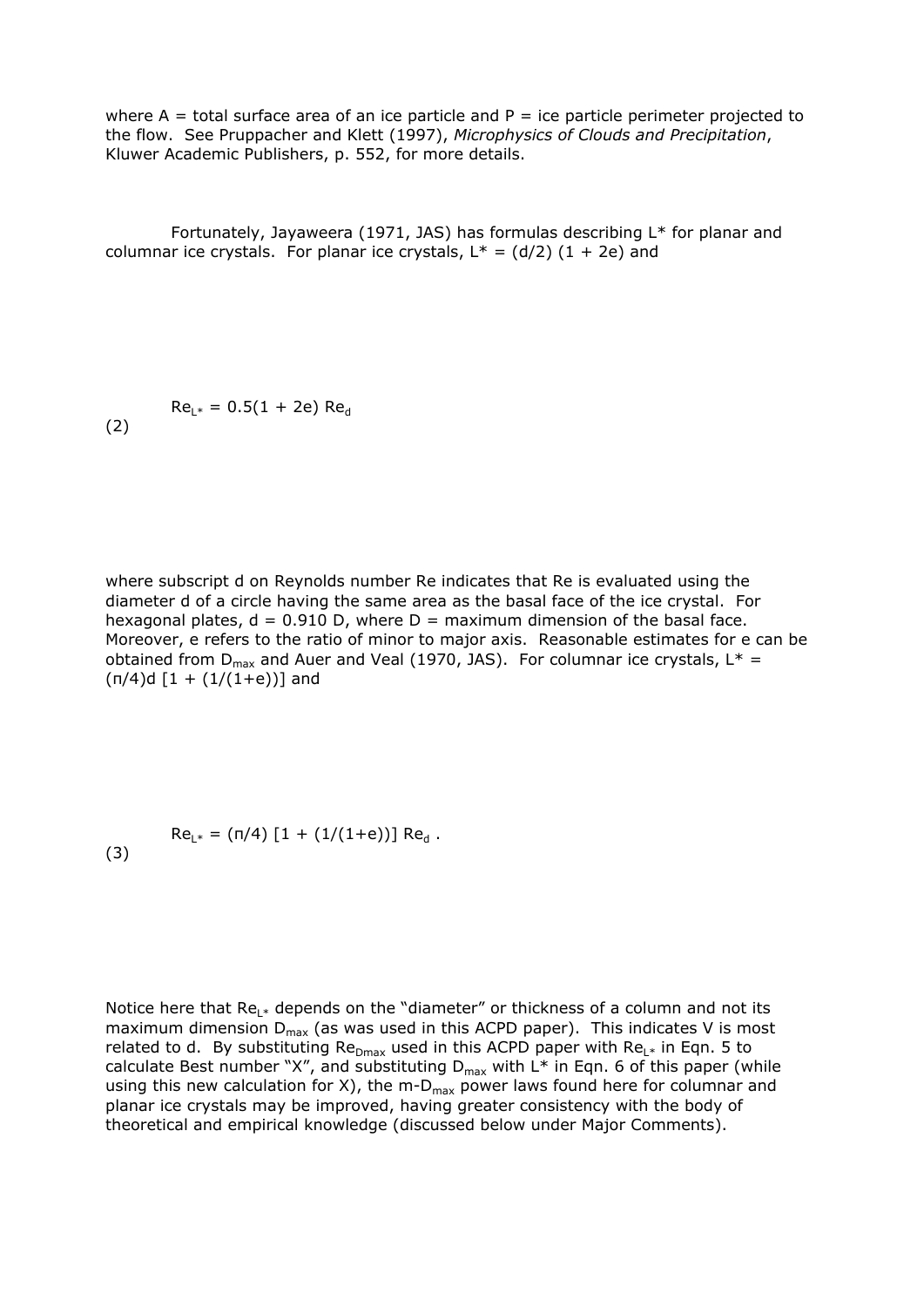The second approach is to calculate the "modified Best number"  $X^*$  from Eqn. 5 of this ACPD paper (as described in HW2010) by redefining the constants used to calculate  $X^*$ , where  $C_0 = 0.35$  and  $\delta_0 = 8.0$ . However, in this case Re = Re<sub>Dmax</sub> (as originally used in this paper) since this maintains consistency with HW2010. Then mass m is calculated by inverting the HW2010 definition of X\*:

 $m = \pi \eta^2 X^* A_r^{1/2}/(8 g \rho_a)$  (4)

where m = ice particle mass,  $g = g$ ravity constant and  $A_r = a$ rea of ice crystal normal to the flow divided by area of circle having same maximum dimension (referred to as the area ratio).

However, if the "thick columns" shape category in this study corresponds to short, thick columns, the M96 fall speed scheme should work fine for this shape category, and this second approach may not address the problem for this shape.

It is possible that neither of these alternative approaches will render improved results, but it seems worth a try. If there is no improvement, the limitations described below will need to be mentioned in the paper.

**Major Comments:**

■ Lines 149-150: Please indicate which relationships in Tables 1 and 2 are based on the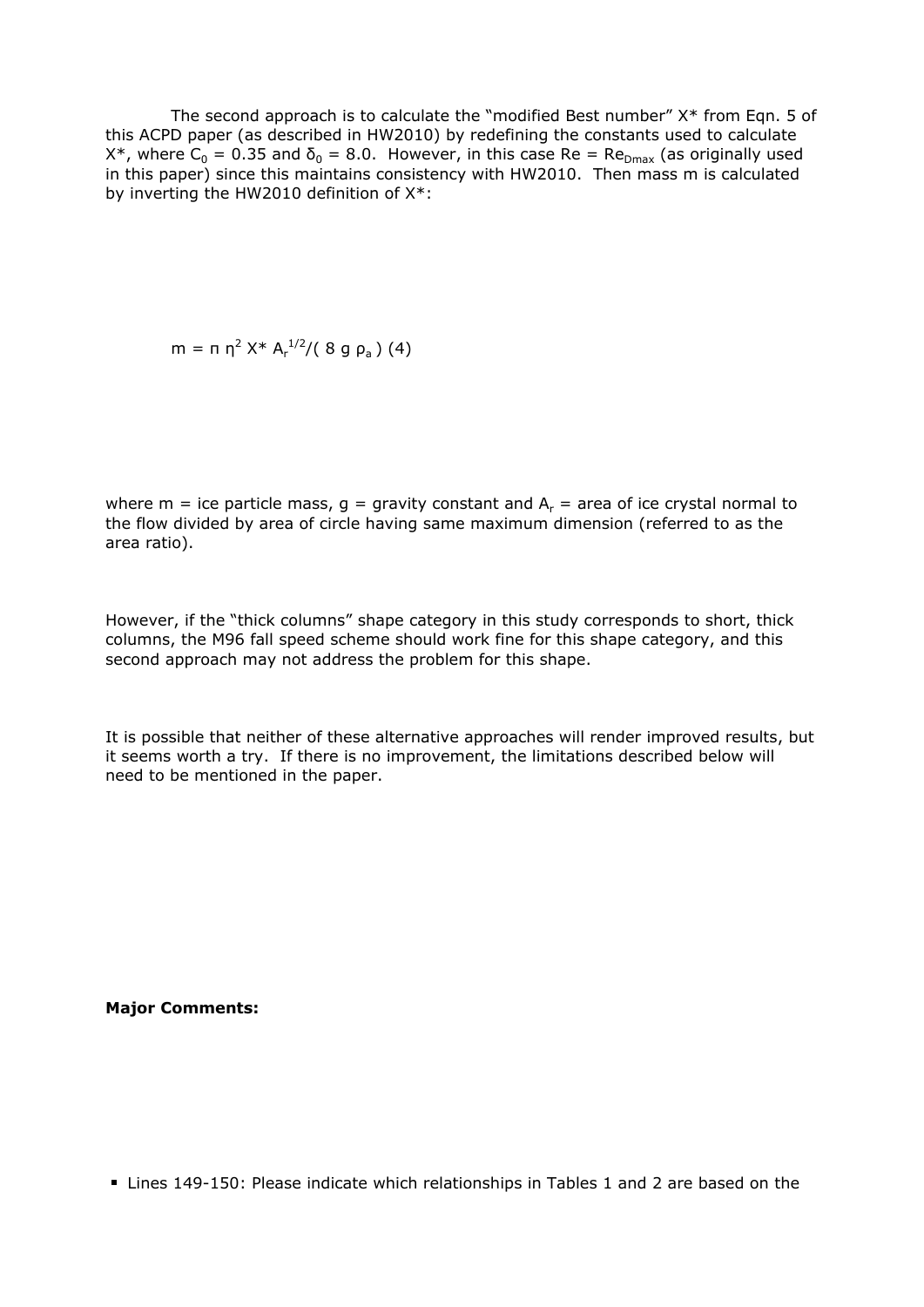approach described in Sect. 3.3 vs. the approach given in Sect. 3.2. Since this approach involves empirical relationships already having considerable uncertainty,  $m(D)$ ,  $m(A)$  and  $v(m)$  from this approach may have greater uncertainty than the previous approach (Sect. 3.2) due to the propagation of uncertainties in the empirical expressions used here. This knowledge may be helpful for interpreting the results in Tables 1 and 2.

Lines 185-188 on stellar ice crystals: This same argument is expressed more quantitatively in Mitchell et al. (1990, Sect. 4a), where hexagonal crystal volume V is approximated by using a circular basal face so that aspect ratio  $k = c/a = c/r$ , where r  $=$  radius of this circle having the same area as the basal face. Moreover, c and a are the semi-axes corresponding to the prism and basal faces of an ice crystal. Thus,  $V =$ π  $r^2$  k r = π k  $r^3$  for this approximation, and for constant density and constant k, the m-D relationship has a power of 3.

However, constant k is an invalid assumption for a stellar ice crystal that only forms between  $\sim$  -14 and -16 °C. As described in Chen and Lamb (1994, JAS), k is rarely constant (definitely not at these temperatures), and depends on the ratio of condensation coefficients for the basal and prism crystal faces. This is referred to as the inherent growth ratio (IGR), and IGR is related to m-D power laws in Sect. 7 of their paper. I strongly recommend that the authors read this paper and then revise this commentary accordingly. This information is also in the cloud physics text book by Lamb and Verlinde, Physics and Chemistry of Clouds (2011, Cambridge Univ. Press). In addition, Jerry Harrington's group at Penn. State Univ. has greatly extended this work through several publications (e.g., Harrington et al., 2013, JAS, "A method for adaptive habit prediction in bulk microphysical models. Part I: Theoretical development).

Physical intuition also informs us that slope  $b<sub>D</sub>$  is too high since  $b<sub>D</sub>$  is a measure of the increase in mass with respect to size. A large (i.e., steep) slope indicates a relatively large mass increase per unit size increment, but this is not true for stellar or dendrite ice crystals since their ice density decreases with increasing size.

Lines 190-196: These shapes are all columnar, which may be a clue to the problem here. Reynolds Number Re is expressed by (2) in terms of  $D_{max}$ , but due to hydrodynamical considerations, some argue that  $D_{\text{max}}$  should be replaced by a "characteristic length" L\* defined in Pruppacher and Klett (1997) as: L\* = A/P, where A  $=$  total ice particle surface area and P  $=$  particle perimeter normal to the flow. For needles, changes in A and P will be roughly proportional, with L\* changing much less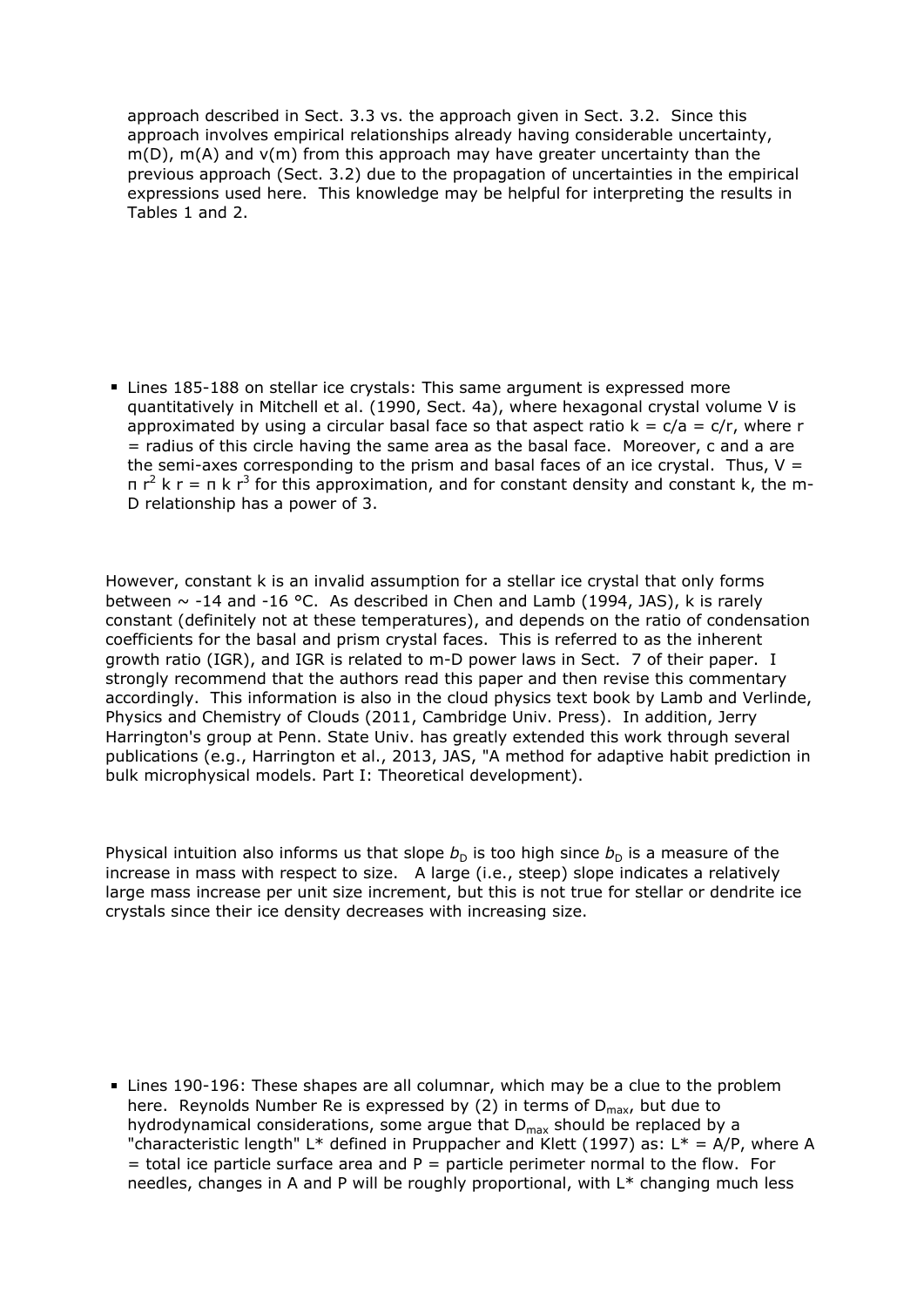than  $D_{\text{max}}$ .

As shown by Jayaweera (1971, JAS),  $L^*$  is strongly related to the column radius (or basal face semi-axis) and weakly related to  $D_{max}$ , indicating the formulation of Eqns. (2) and (5) in terms of  $D_{\text{max}}$  are flawed based on Re $L^*$ . This is indeed the case for hexagonal columns.

Lines 196-199: Note that  $b_D < 1.0$  also for thick columns (C1e; group 3), with  $b_D =$ 0.81. Compare this with Tables 1 & 3 in Mitchell et al. (1990, JAM)), where C1e  $b<sub>D</sub> = 6$ is found to be consistent with other studies based on dimensional-density relationships. Moreover,  $b_D = 2.6$  is very consistent with the theoretical prediction of Chen and Lamb for C1e  $b<sub>D</sub>$  (see their Fig. 12). This is strong evidence that the C1e  $b<sub>D</sub>$  in this current study suffers from some limitation. Please expose this issue for the readers.

Section 4.4.1 on plates: Chen and Lamb (1992) provide theoretical limits for columnar and planar ice crystals regarding  $b<sub>D</sub>$ , where  $b<sub>D</sub>$  for hexagonal plates lies between 2.0 and 3.0. In this current study for plates,  $b_D = 1.72$ , indicating its value should be treated with caution; please make readers aware of this. Since side planes grow diffusionally through a different mechanism (Furakawa, 1982, J. Meteor. Soc. Japan), it is not clear whether these limits apply to side planes. Please mention this.

Figure 3 caption, last sentence: The text indicates that this should be valid for all ice particles and not just spheres; please make this clear.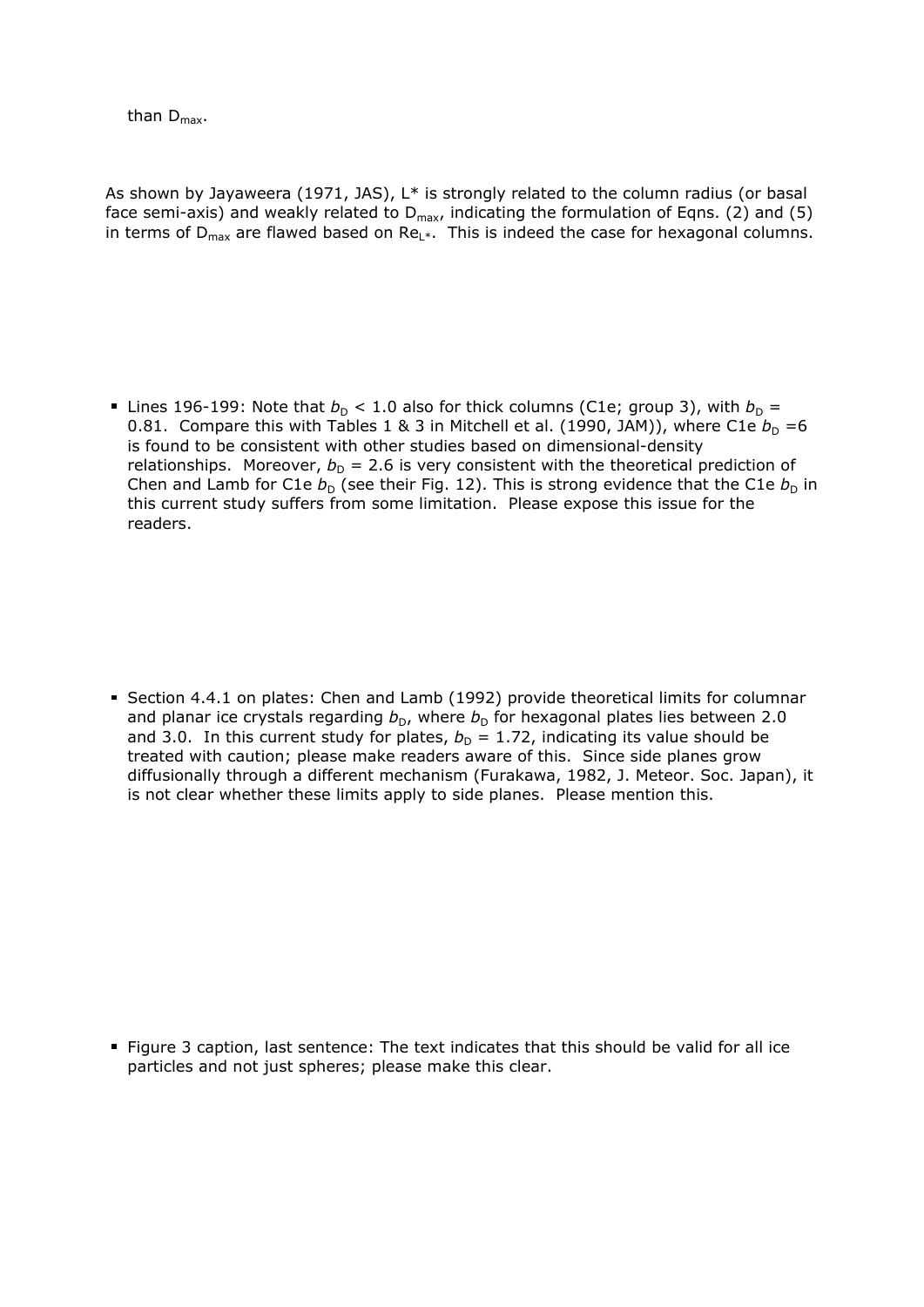■ Lines 290-291: Can it be said that Re-X represents the fall speed upper limit?

Summary and conclusions;  $1<sup>st</sup>$  bullet: Will the fact that m is derived from v produce a co-variance that contributes to the stronger correlation between v and m? If so, please mention this wherever it is most appropriate.

Summary and conclusions;  $2^{nd}$  bullet: Will not the power-law approximations have greater uncertainty than the relationships based on Eq. 5? Please address this concern wherever it is most appropriate.

Summary and conclusions; last sentence of  $3^{rd}$  bullet: But we know this is not true based on Chen and Lamb (1994, JAS) and other m-D measurements for stellar crystals. Please remove this last sentence.

Line 328-330: I don't see this relationship plotted (spherical ice having a density of 0.12 g cm<sup>-3</sup>). If it is not shown, then please add in parentheses, "not shown".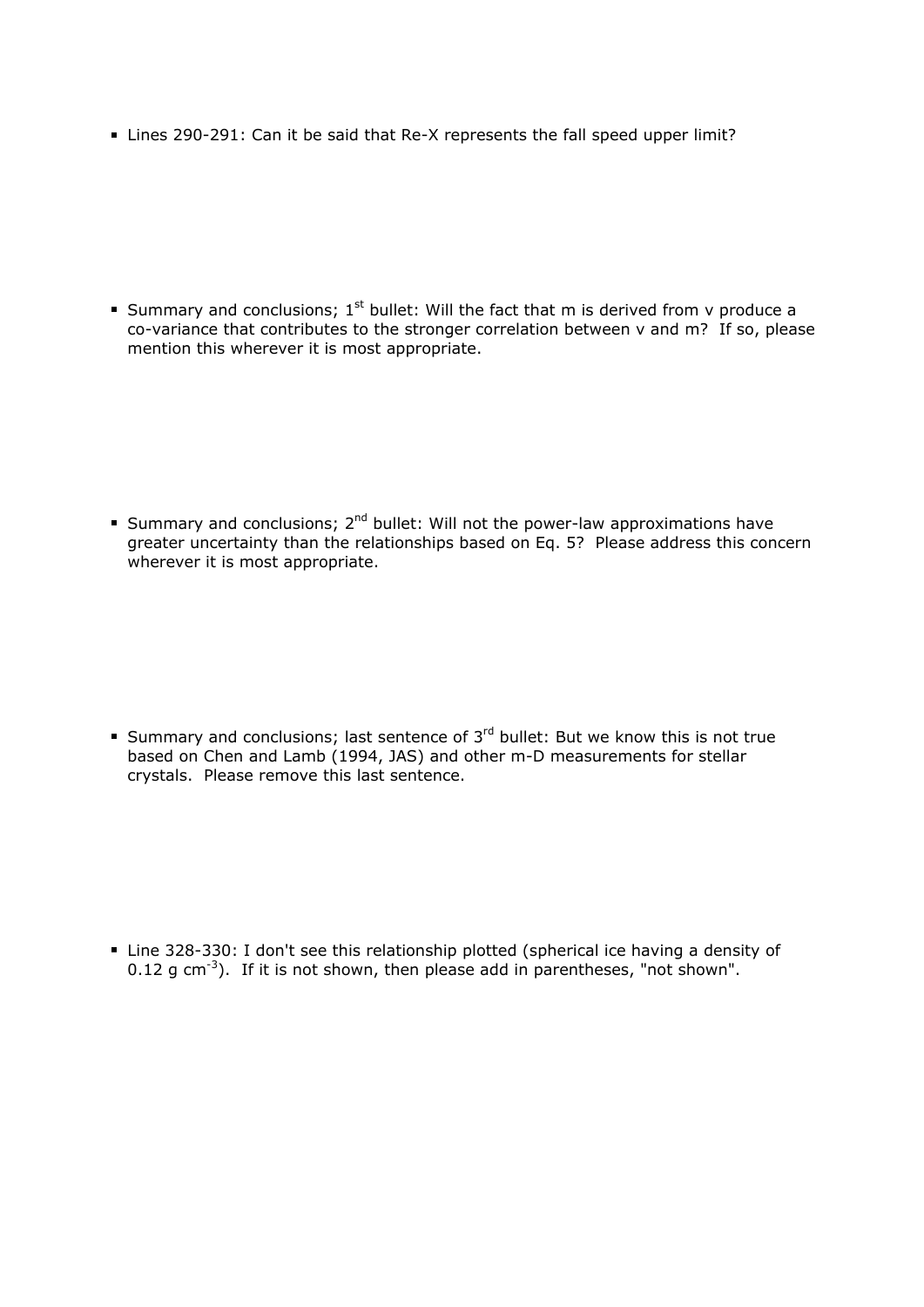## **Minor Comments:**

- Line 150: Apparent typo; Sect.  $3.1 = > 3.2$ ?

Lines 248-9: It appears that Ma has not been defined.

Line 329: The second comma is not needed.

Best wishes for a successful study,

David Mitchell

Please also note the supplement to this comment: